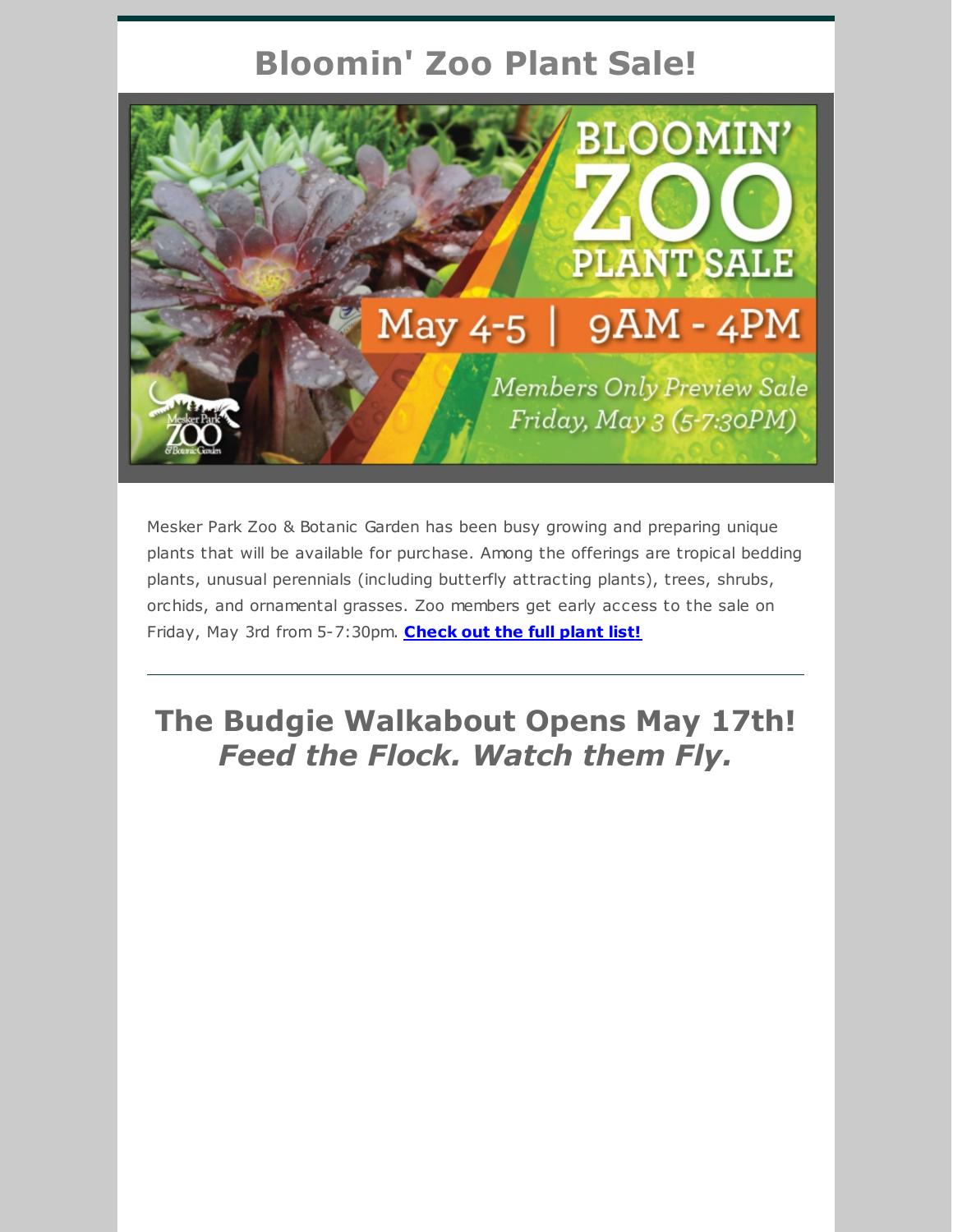

Experience our newest walk-through exhibit, where you'll be able to feed and interact with these beautiful and colorful birds native to Australia! Visitors of all ages are "A-twitter" about the new *Budgie [Walkabout](https://www.meskerparkzoo.com/plan-your-visit/vistors-services-amenities/)* at the Zoo!

# **Zoo Brew Tickets are on sale NOW!**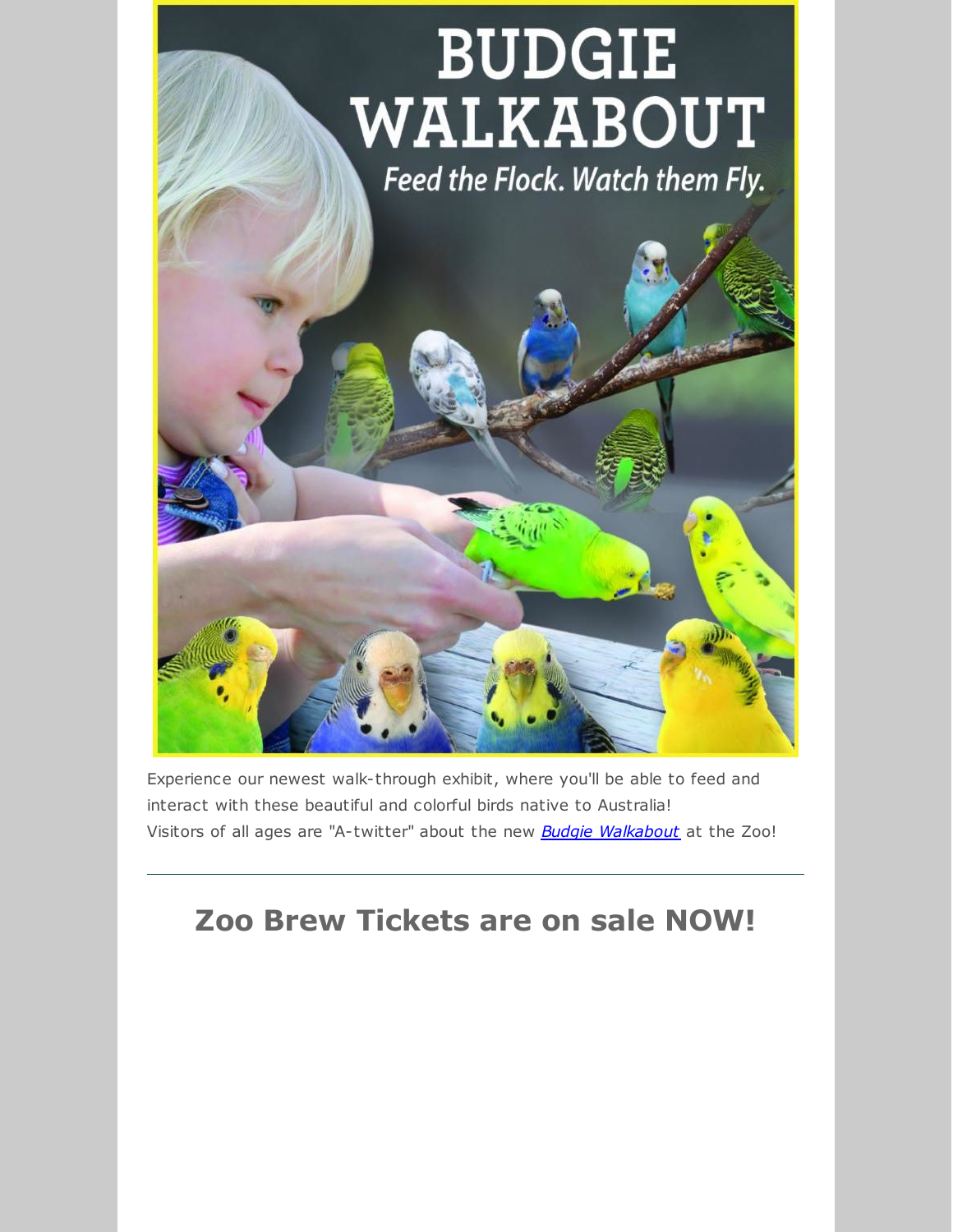

unique after-hours Zoo experience. This adults only night is sure to be wild!

**Saturday, June 1st, 6 to 9PM** *(Exclusive VIP only access from 5-6PM) Special event [ticket](https://www.eventbrite.com/e/mesker-park-zoo-brew-2019-tickets-60631972863) required; must be 21 or over.*



When you shop Mother's Day gifts at [smile.amazon.com/ch/35-6031419](https://www.amazon.com/gp/f.html?C=BSSLG94VB8FQ&K=3B7YIWAW8HCN0&M=urn:rtn:msg:201904241402044db2fd9b429f448b96b407c08340p0na&R=24EMCN9UZF2VJ&T=C&U=http%3A%2F%2Fsmile.amazon.com%2Fch%2F35-6031419&H=UYK5DFPUXRQ46JURVHD7F8J8OV8A), AmazonSmile donates to Evansville Zoological Society.



#### The Zoo is

*THE* place for your kids this summer. With 8 week-long sessions of hands-on, interactive, and FUN camps, you can be assured that your kids are making great summer memories-and learning something too!

#### [Registration](https://www.meskerparkzoo.com/camp/) and details.

**Camp sessions reach capacity quickly - do not delay enrollment!**